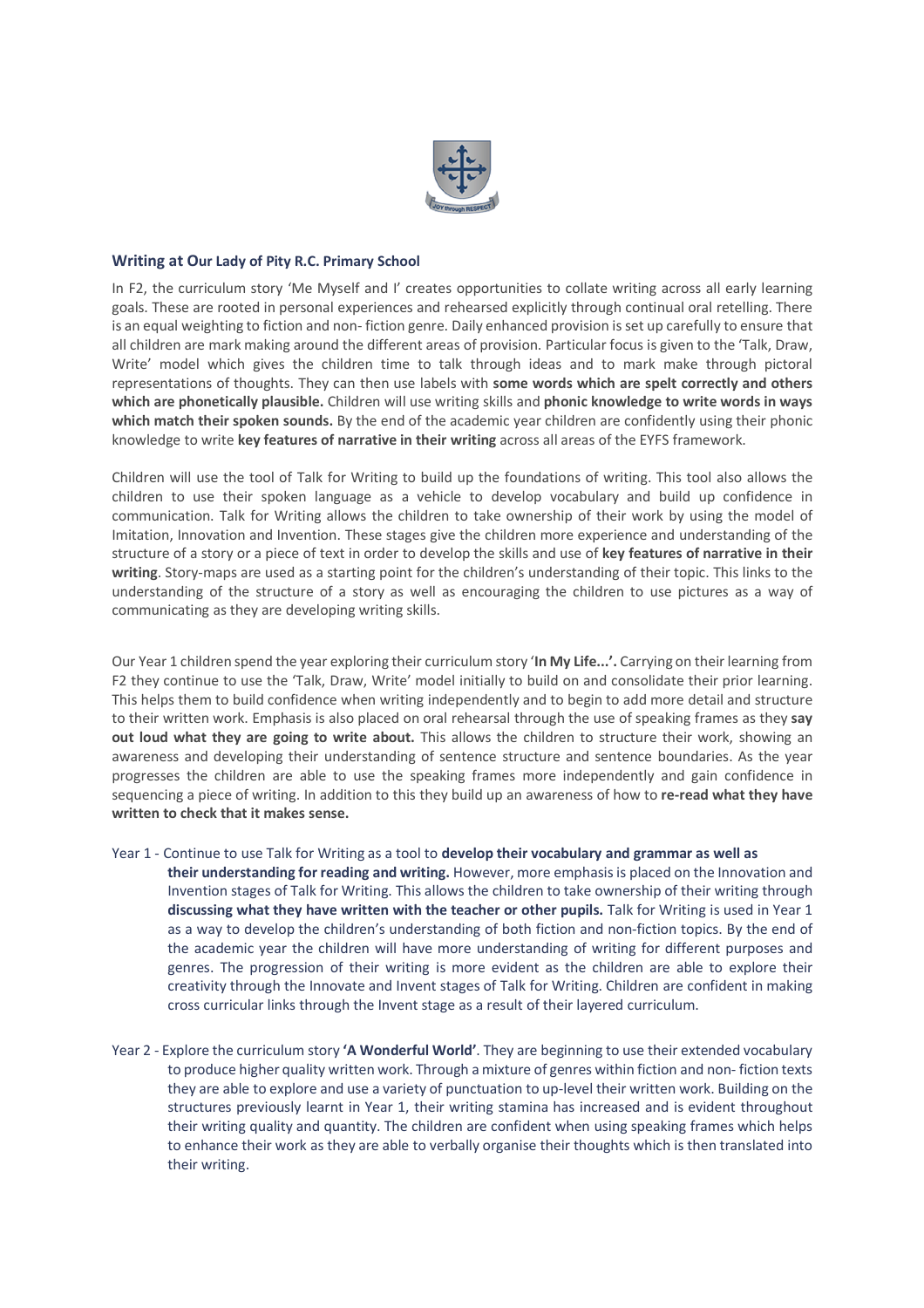At the beginning of the academic year Talk for Writing is used to build on the children's already secure understanding of the Talk for Writing process. In this way the children are able to confidently explore their new curriculum and make choices about their learning. Talk for Writing is used as a vehicle for writing at the beginning of this academic year to deepen the learning. As the year progresses less emphasisis put upon the Imitate and Innovate phases and more focus is put on Invention to allow time for independent writing which can be used for moderation. In this way, the children are able to confidently produce pieces of independent writing. The children are supported through this process in the form of oral rehearsal and planning. This enables the children to practise speaking fluently and gain confidence when sharing a piece of written work.

## Year 3 - Children will explore their curriculum through the story of '**From Zero to Hero.'** Through the

coverage of this narrative curriculum, pupils have the opportunitiesto write for a range ofreal purposes and audiences. Decisions about purpose and audience underpin the decision taken about the chosen form of writing through the use of the mastery planner. The composing and rehearsing of sentences orally will continue to be a key feature of the writing process in this year as the demands of a new key stage means more complex layering of grammatical and textual structures. Grammar is taught explicitly but in context of real textual examples which are derived from Narrative Booklets and class reads. Guided and modelled writing sessions take place frequently and pupils are taught the correct terminology and purpose of grammatical structures firmly rooted in the purpose of text. Children will start to learn the difference between standard and non- standard English and apply this to oral and written situations for example in writing dialogue for characters.

Children will follow the Talk for Writing tool in all its three stages throughout the year to build on their prior learning. This will be used alongside Speaking Frames and short bursts of writing in order to internalise and practise grammatical and linguistic structures. In addition to this it will also be used as a planning tool and a vehicle to vary and enrich understanding and use of vocabulary and grammar. The texts used are increasingly challenging across genres allowing the children to sequence texts using story maps and boxing up method. Progression is evident in the Innovation stage as the children can independently change various elements of any given text. As a result the children will be able to invent stories with more structure, purpose and creativity.

- Year 4 Explore the curriculum story 'The Good, The Bad and The Ugly'. Texts have been chosen to enhance the story and layer the learning through cross curricular topics. Building on from Year 3, children will be confident in writing for various purposes using real life experiences. Speaking frames and short burst writing opportunities will continue to be used to extend children's understanding of structure, vocabulary and grammar. Composing and rehearsing remains a focus, however, more emphasis is placed on the planning and drafting of written work, as well as increasing writing stamina. In order to enhance their writing and show writing flair, children will continue to develop their use of effective punctuation. Sentence structures become more mature and vocabulary is beginning to be selected carefully to match the audience and purpose.
- Year 5 We move away from the heavy dependence of talk for writing approaches as they learn more independence through the curriculum story, 'Survival of the Fittest'. They innovate more but do so upon a firm knowledge of the features of non-fiction and fiction texts previously learnt. The narrative story 'Survival of the Fittest' enables rich opportunities for responding to challenging literature with a variety of purposes. For example, children will argue about the existence of God and write speeches to persuade people to protect their environment in the style of current activists during RE. Short bursts of guided and modelled writing continues to be used. Shared planning including boxed up planning enables innovation. The precise and deliberate choice of language structures including cohesive devices, vocabulary and purposeful introductions and conclusions to a text is a particular focus.

Year 6 – Independent writing is key as we aim to combine all skills taught throughout the pupils' time here at